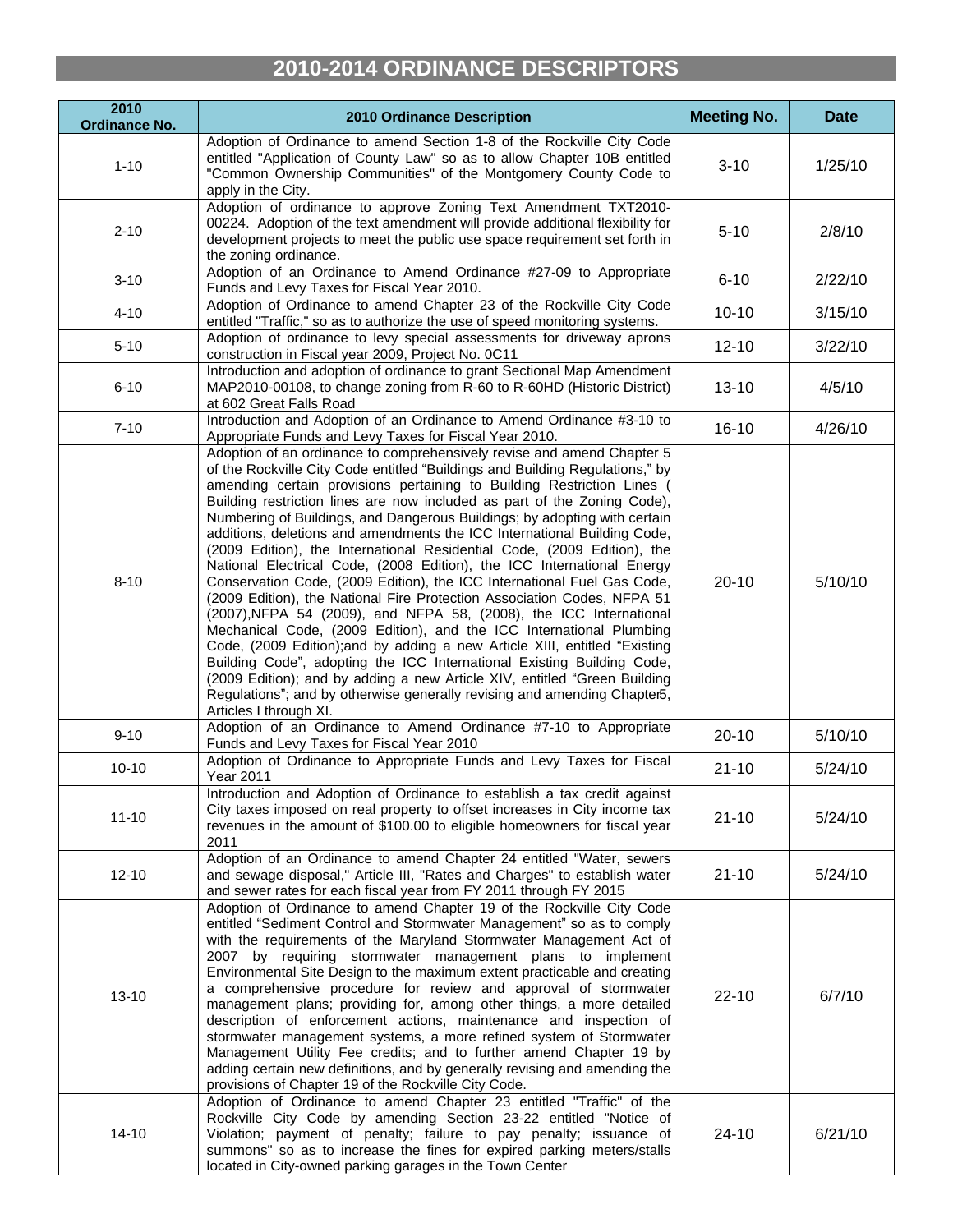| 2010<br><b>Ordinance No.</b> | <b>2010 Ordinance Description</b>                                                                                                                                                                                                                                                                                                                                                                                                                                                  | <b>Meeting No.</b> | <b>Date</b> |
|------------------------------|------------------------------------------------------------------------------------------------------------------------------------------------------------------------------------------------------------------------------------------------------------------------------------------------------------------------------------------------------------------------------------------------------------------------------------------------------------------------------------|--------------------|-------------|
| $15 - 10$                    | Adoption of Ordinance to Approve Zoning Text Amendment TXT2010-<br>00227, to extend the implementation period for certain approved<br>development projects                                                                                                                                                                                                                                                                                                                         | $24 - 10$          | 6/21/10     |
| $16 - 10$                    | Adoption of Zoning Text Amendment TXT2010-00225 to (1) clarify the<br>definition of a buildable lot; (2) establish minimum lot frontage<br>requirements in the larger lot Single Dwelling Unit Residential Zones and<br>Mixed-Use (MX) Zones in conjunction with modifying street frontage<br>requirements in Planned Development (PD) Zones; and (3) allow fences<br>up to six feet tall to be approved to replace an existing fence in select PD<br>Zones under certain criteria | $28-10$            | 9/13/10     |
| $17 - 10$                    | Adoption of Ordinance to Approve Zoning Text Amendment TXT2010-<br>00226. The text amendment proposes to modify (1) the definition of Open<br>Area; (2) the definition of Public Use Space; (3) the amount of public use<br>space required per Section 25.13.05, Development Standards; and (4) the<br>general requirements contained in Section 25.17.01, Public Use Space<br>(Attachment A).                                                                                     | $29 - 10$          | 9/20/10     |
| $18 - 10$                    | Adoption of an Ordinance to Amend Ordinance #10-10 to Appropriate<br>Funds and Levy Taxes for Fiscal Year 2011.                                                                                                                                                                                                                                                                                                                                                                    | $33 - 10$          | 10/18/10    |
| $19 - 10$                    | Adoption of Ordinance to Amend Chapter 23, "Traffic" by amending<br>Section 23-25 so as to amend the provisions restricting parking during<br>snow emergencies                                                                                                                                                                                                                                                                                                                     | $37 - 10$          | 11/8/20     |
| $20 - 10$                    | Adoption of Ordinance to Amend Chapter 5, "Buildings and Building<br>Regulations," Article XII, "Property Maintenance Code," so as to amend<br>the requirements for snow and ice removal from sidewalks and other<br>public areas                                                                                                                                                                                                                                                  | $37-10$            | 11/8/10     |
| $21 - 10$                    | Adoption - Ordinance, attachment A, to authorize the issuance and<br>competitive sale of General Obligation Bonds of 2010, in an amount not to<br>exceed \$28,000,000 for the purpose of financing the construction of<br>various improvement projects pursuant to the City's Capital Improvement<br>Program (CIP), and related issuance costs, and to refund Series 2001<br>Bonds at an amount not to exceed \$3,200,000                                                          | $38-10$            | 11/15/10    |
| $22 - 10$                    | Adoption - Ordinance to Approve Zoning Text Amendment TXT2010-<br>00228; William A. Pumphrey, Applicant                                                                                                                                                                                                                                                                                                                                                                            | $41 - 10$          | 12/13/10    |
| $23 - 10$                    | Adoption - Ordinance to Amend the City of Rockville's Comprehensive<br>Master Plan (CMP) so as to include the Municipal Growth Element (MGE)                                                                                                                                                                                                                                                                                                                                       | $41 - 10$          | 12/13/10    |
| $24 - 10$                    | Adoption - Ordinance to Incorporate a Water Resources Element (WRE)<br>as an Amendment to the Existing Master Plan of the City of Rockville                                                                                                                                                                                                                                                                                                                                        | $41 - 10$          | 12/13/10    |

| 2011<br><b>Ordinance No.</b> | <b>2011 Ordinance Description</b>                                                                                                                                                                                                                                                                        | <b>Meeting No.</b> | <b>Date</b> |
|------------------------------|----------------------------------------------------------------------------------------------------------------------------------------------------------------------------------------------------------------------------------------------------------------------------------------------------------|--------------------|-------------|
| $01 - 11$                    | To amend Chapter 10.5 of the Rockville City Code, entitled "Forest and<br>Tree Preservation" by amending Section 10.5-11 entitled "General<br>Requirements" so as to provide that certain developments are exempt from<br>forest and tree preservation requirements under certain circumstances.         | $05-11$            | 02/14/11    |
| $02 - 11$                    | To amend Ordinance #18-10 to appropriate funds and levy taxes for Fiscal<br>Year 2011.                                                                                                                                                                                                                   | $09-11$            | 03/21/11    |
| $03 - 11$                    | To grant Zoning Map Amendment Application MAP2011-00109, Mayor and<br>Council of Rockville, Applicant.                                                                                                                                                                                                   | $10 - 11$          | 03/28/11    |
| $04 - 11$                    | To Levy Assessments - Driveway Aprons various locations Project No.<br>0C11                                                                                                                                                                                                                              | $11 - 11$          | 04/04/11    |
| $05 - 11$                    | To amend Ordinance No. 30-09 granting Street Closing and Abandonment<br>Application No. SCA2006-00097, Montgomery County Government,<br>Applicant, so as to correct the description of the right-of-way to be<br>abandoned.                                                                              | $14 - 11$          | 05/02/11    |
| $06-11$                      | To Appropriate Funds and Levy Taxes for Fiscal Year 2012                                                                                                                                                                                                                                                 | $17 - 11$          | 05/23/11    |
| $07 - 11$                    | To grant Text Amendment Application No. TXT2011-00230, Mayor and<br>Council of Rockville, Applicant.                                                                                                                                                                                                     | $18 - 11$          | 06/06/11    |
| $08 - 11$                    | To amend Chapter 5 entitled "Buildings and Building Regulations", Article<br>XII, entitled "Property Maintenance Code" so as to amend the definition of<br>"Family" and to make other technical corrections.                                                                                             | $18 - 11$          | 06/06/11    |
| 09-11                        | To amend Chapter 17 of the Rockville City Code, entitled "Purchasing" to<br>increase the monetary threshold for procurements and contracts; increase<br>the approval authority for the Purchasing Agent; and generally revising and<br>amending the provisions of Chapter 17 of the Rockville City Code. | $19 - 11$          | 06/13/11    |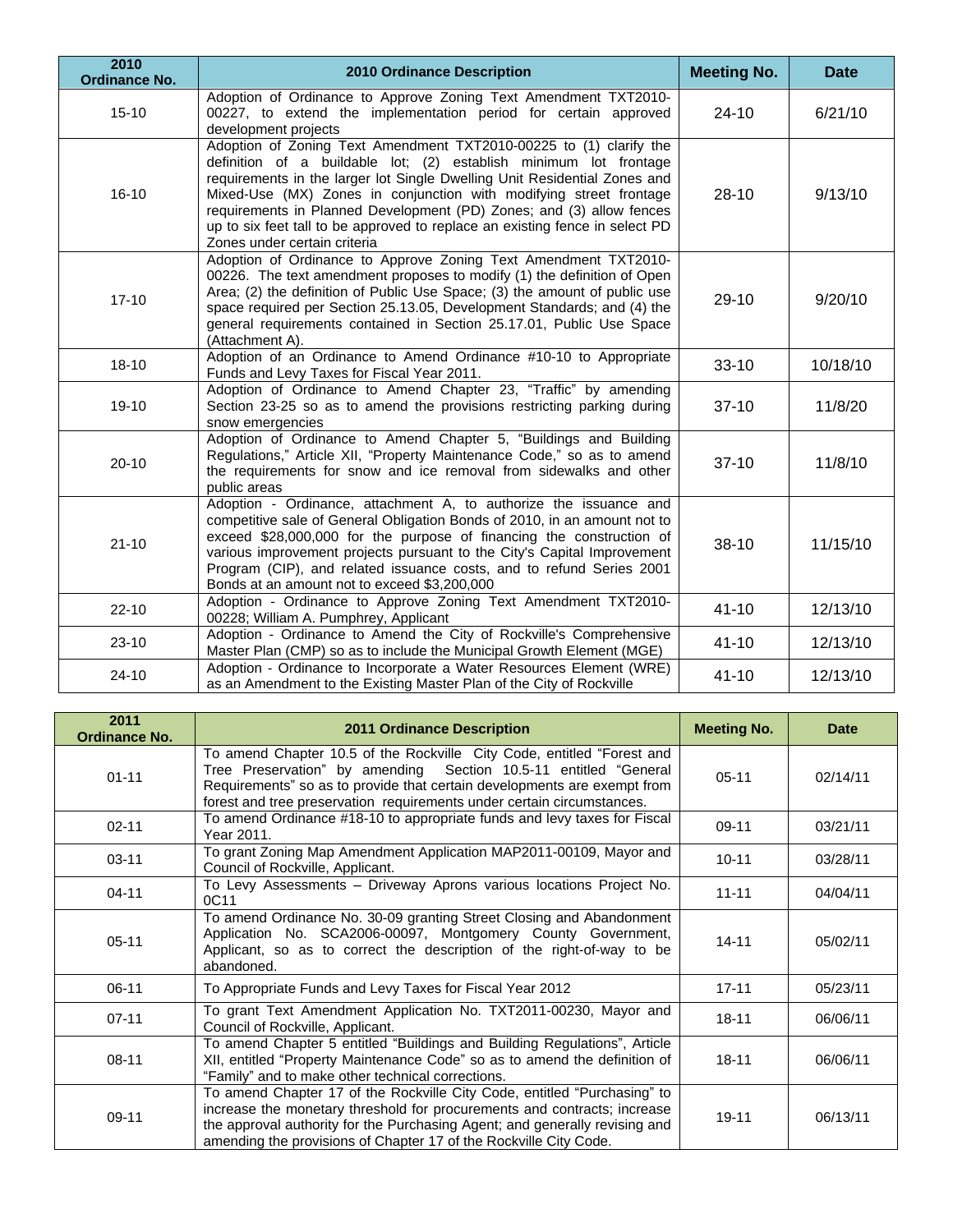| 2011<br><b>Ordinance No.</b> | <b>2011 Ordinance Description</b>                                                                                                                                                                                                                                                                                                                                                                                                                                                                                                                                                                                                                                                                                                                                                                                                                                                                                                                                                                                                                                                                                                                                                                                                                                                                                                                                                                                                                                                                                                                                                                                                                                                                                                                                                                                                                                                                                                                                                                                                                                                                                                                                                                                                                      | <b>Meeting No.</b> | <b>Date</b> |
|------------------------------|--------------------------------------------------------------------------------------------------------------------------------------------------------------------------------------------------------------------------------------------------------------------------------------------------------------------------------------------------------------------------------------------------------------------------------------------------------------------------------------------------------------------------------------------------------------------------------------------------------------------------------------------------------------------------------------------------------------------------------------------------------------------------------------------------------------------------------------------------------------------------------------------------------------------------------------------------------------------------------------------------------------------------------------------------------------------------------------------------------------------------------------------------------------------------------------------------------------------------------------------------------------------------------------------------------------------------------------------------------------------------------------------------------------------------------------------------------------------------------------------------------------------------------------------------------------------------------------------------------------------------------------------------------------------------------------------------------------------------------------------------------------------------------------------------------------------------------------------------------------------------------------------------------------------------------------------------------------------------------------------------------------------------------------------------------------------------------------------------------------------------------------------------------------------------------------------------------------------------------------------------------|--------------------|-------------|
| $10 - 11$                    | To amend Chapter 5 of the Rockville City Code entitled "Buildings and<br>Building Regulations" by amending Article VII, "Electrical Code" and Article<br>XI "Plumbing" so as to modify the terms of licenses for electricians and<br>plumbers.                                                                                                                                                                                                                                                                                                                                                                                                                                                                                                                                                                                                                                                                                                                                                                                                                                                                                                                                                                                                                                                                                                                                                                                                                                                                                                                                                                                                                                                                                                                                                                                                                                                                                                                                                                                                                                                                                                                                                                                                         | $21 - 11$          | 06/20/11    |
| $11 - 11$                    | To amend Chapter 21 of the Rockville City Code entitled "Streets and<br>Public Improvements" so as to include provisions to require permits for<br>blocking pedestrian or vehicular traffic and to protect and/or repair existing<br>improvements within a City right-of-way (ROW) or easement; increase the<br>validity period of construction permits from six months to two years;<br>establish fees for plan review and ROW protection; and change approval<br>authority from Mayor and Council to the Director of Public Works for permit<br>extensions.                                                                                                                                                                                                                                                                                                                                                                                                                                                                                                                                                                                                                                                                                                                                                                                                                                                                                                                                                                                                                                                                                                                                                                                                                                                                                                                                                                                                                                                                                                                                                                                                                                                                                          | $21 - 11$          | 06/20/11    |
| $12 - 11$                    | To amend Chapter 24 entitled "Water, Sewers and Sewage Disposal" by<br>amending Section 24-26, "Adequate water and sewer connections required"<br>so as to require a water and sewer capacity and system integrity analysis<br>in certain circumstances.                                                                                                                                                                                                                                                                                                                                                                                                                                                                                                                                                                                                                                                                                                                                                                                                                                                                                                                                                                                                                                                                                                                                                                                                                                                                                                                                                                                                                                                                                                                                                                                                                                                                                                                                                                                                                                                                                                                                                                                               | $21 - 11$          | 06/20/11    |
| $14 - 11$                    | To authorize, pursuant to the authority of Article 23A of the Annotated<br>Code of Maryland, as amended, and Article VII, Section 11 of the Charterof<br>the City of Rockville, as amended, the issuance and sale, upon its full faith<br>and credit, of its serial maturity general obligation, fully registered bonds, in<br>an aggregate principal amount not to exceed Ten Million Dollars<br>(\$10,000,000) to be designated as "The Mayor and Council of Rockville<br>General Obligation Bonds, Series 2011B (Bank Qualified)"; said bonds to<br>be issued and sold for the public purpose of (i) financing and refinancing all<br>or a portion of the costs of or related to Water Main Rehabilitation, Blue<br>Plains Wastewater Treatment, and Sewer Rehabilitation, all as more fully<br>set forth in Exhibit A attached hereto; and (ii) paying the costs incurred by<br>the City in connection with the issuance, sale and delivery of said bonds;<br>prescribing the form and tenor of such bonds and determining other<br>matters relating to the issuance and sale thereof; determining that the best<br>interests of the City will be served by selling said bonds at a public<br>(competitive) sale; authorizing the publication of one or more notices of<br>said sale; determining all other details in connection with said sale;<br>providing for the disbursement of the proceeds of said bonds; providing for<br>the levy and collection of all ad valorem taxes necessary to provide for the<br>payment of the interest on, and the principal of, said bonds as they become<br>due, such taxes to be levied upon all property subject to assessment for<br>unlimited municipal taxation within the corporate limits of the City of<br>Rockville; providing that the proceeds of said bonds, or any moneys which<br>may be deemed to be proceeds, will not be used in a manner which would<br>cause said bonds to be arbitrage bonds and making certain other<br>covenants to assure the exclusion of interest on said bonds from gross<br>income for federal income tax purposes; appointing a paying agent and<br>registrar for said bonds; and generally providing for the issuance, sale and<br>delivery of all said bonds. | $23 - 11$          | 07/18/11    |
| $15 - 11$                    | To amend Chapter 15 entitled "Personnel" of the Rockville City Code by<br>amending Article VI. "Retirement Plan," Division 2. "Retirement Board" by<br>adding a new Section 15-88 so as to prohibit the investment of retirement<br>funds in certain businesses conducting operations in Sudan; and to add a<br>new Section 15-89 so as to provide for the indemnification of members of<br>the Retirement Board due to the action in connection with the provisions of<br>Section 15-88.                                                                                                                                                                                                                                                                                                                                                                                                                                                                                                                                                                                                                                                                                                                                                                                                                                                                                                                                                                                                                                                                                                                                                                                                                                                                                                                                                                                                                                                                                                                                                                                                                                                                                                                                                              | $23 - 11$          | 07/18/11    |
| $16 - 11$                    | To amend the Zoning Map by adding 1.3048 acres of land, more or less, of<br>Lilia Munoz; Massoumeh Baghai and Hoosang Afsharjavan; Montgomery<br>County Association for Retarded Citizens, Inc.; Alexander Klemm and<br>Laura Garcia Valdes; Felicidad S. Naval; Robien Johan Tirajouh and<br>Endang Istipriyani Tirajoh; Paulino Gonzales and Jose Gonzales; Cristina<br>Giacalone; Kuen Moon Lee and Sim Melissa Lee; Joao David Ferraz and<br>Aurea Ferraz; and Montgomery County, Maryland, and placing said<br>property in the R-60, Single Unit Detached Dwelling, Residential Zone.                                                                                                                                                                                                                                                                                                                                                                                                                                                                                                                                                                                                                                                                                                                                                                                                                                                                                                                                                                                                                                                                                                                                                                                                                                                                                                                                                                                                                                                                                                                                                                                                                                                             | $23 - 11$          | 07/18/11    |
| $17 - 11$                    | To amend Ordinance #6-11 to appropriate finds and levy taxes for Fiscal<br>Year 2012.                                                                                                                                                                                                                                                                                                                                                                                                                                                                                                                                                                                                                                                                                                                                                                                                                                                                                                                                                                                                                                                                                                                                                                                                                                                                                                                                                                                                                                                                                                                                                                                                                                                                                                                                                                                                                                                                                                                                                                                                                                                                                                                                                                  | $31 - 11$          | 10/24/11    |
| $18 - 11$                    | To grant Zoning Map Amendment Application MAP2011-00110, Mayor and<br>Council of Rockville, Applicant.                                                                                                                                                                                                                                                                                                                                                                                                                                                                                                                                                                                                                                                                                                                                                                                                                                                                                                                                                                                                                                                                                                                                                                                                                                                                                                                                                                                                                                                                                                                                                                                                                                                                                                                                                                                                                                                                                                                                                                                                                                                                                                                                                 | $31 - 11$          | 10/24/11    |
| $19 - 11$                    | To grant Map Amendment Application MAP2011-00111, BP Associates<br>Limited Partnership, Applicant.                                                                                                                                                                                                                                                                                                                                                                                                                                                                                                                                                                                                                                                                                                                                                                                                                                                                                                                                                                                                                                                                                                                                                                                                                                                                                                                                                                                                                                                                                                                                                                                                                                                                                                                                                                                                                                                                                                                                                                                                                                                                                                                                                     | $31 - 11$          | 10/24/11    |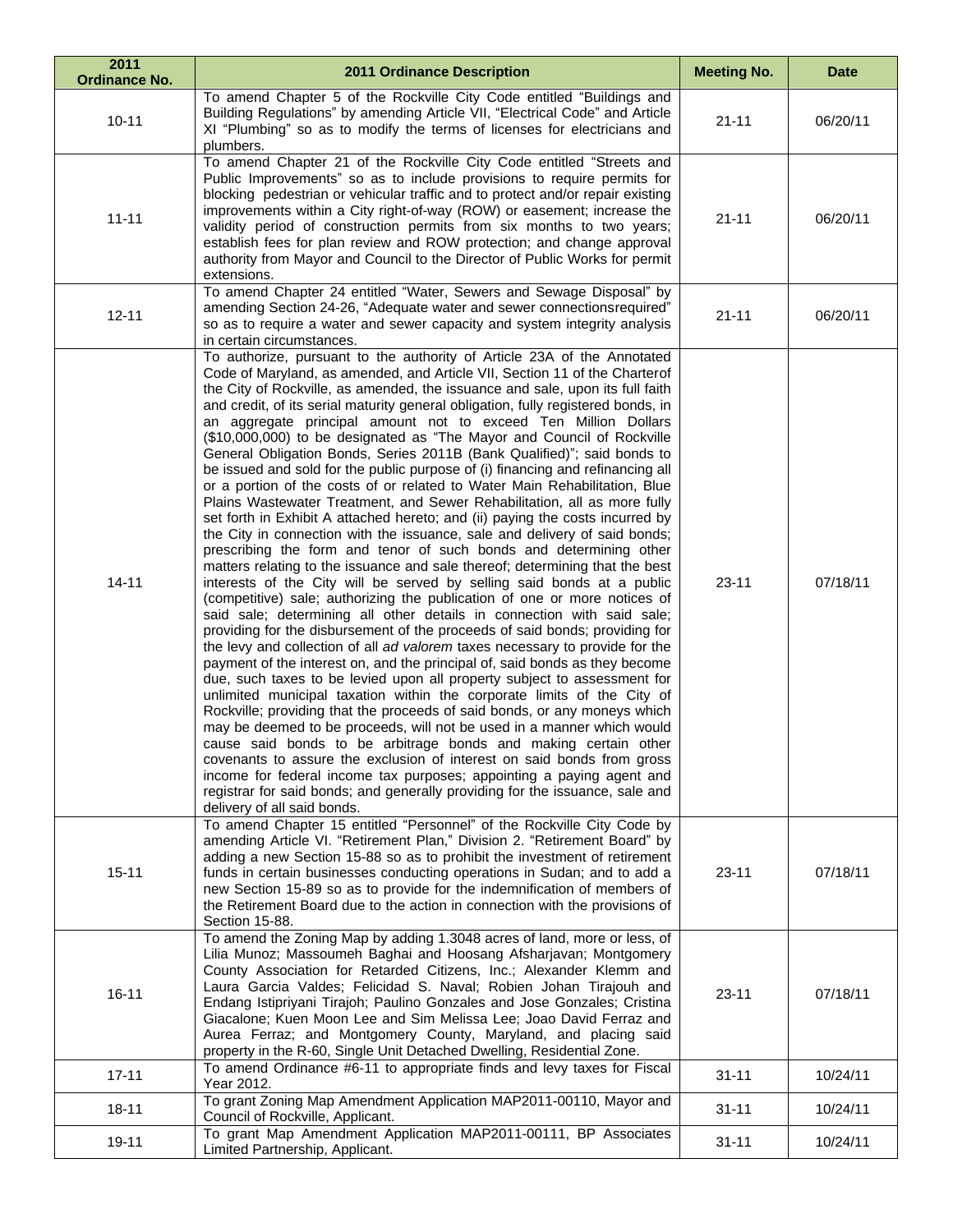| 2011<br><b>Ordinance No.</b> | <b>2011 Ordinance Description</b>                                                                                                                                                                          | <b>Meeting No.</b> | <b>Date</b> |
|------------------------------|------------------------------------------------------------------------------------------------------------------------------------------------------------------------------------------------------------|--------------------|-------------|
| $20 - 11$                    | To amend the Zoning Map by adding 3.12 acres of land, more or less, of<br>BP Associates Limited Partnership, owners, and placing said property in<br>the MXE, Mixed Use Employment Zone.                   | $31 - 11$          | 10/24/11    |
| $21 - 11$                    | To amend the Zoning Map by adding 4.37 acres of land, more or less, of<br>Reed Brothers, Inc., and Mary J. Gartner, Trustee, owners, and placing<br>said property in the MXTD, Mixed Use Transit District. | $31 - 11$          | 10/24/11    |
| $22-11$                      | To amend Chapter 8 entitled "Elections", Section 8-77(a) so as to correct<br>a typographical error to the subsection reference from 8-78(b) to 8-78(d),<br>and to make other technical changes.            | $31 - 11$          | 10/24/11    |
| $23 - 11$                    | To grant Street Closing and Abandonment Application No. SCA2011-<br>00099, Mr. Gustavo Alonso Moreno, Applicant                                                                                            | $34 - 11$          | 12/12/11    |

| 2012<br><b>Ordinance No.</b> | <b>2012 Ordinance Description</b>                                                                                                                                                                                                                                                                                                                                                                                                                                                                                                                                                                                                                                                                                                                                             | <b>Meeting No.</b> | <b>Date</b> |
|------------------------------|-------------------------------------------------------------------------------------------------------------------------------------------------------------------------------------------------------------------------------------------------------------------------------------------------------------------------------------------------------------------------------------------------------------------------------------------------------------------------------------------------------------------------------------------------------------------------------------------------------------------------------------------------------------------------------------------------------------------------------------------------------------------------------|--------------------|-------------|
| $01 - 12$                    | To grant Text Amendment Application No. TXT2012-00231, Mayor and<br>Council of Rockville, Applicant.                                                                                                                                                                                                                                                                                                                                                                                                                                                                                                                                                                                                                                                                          | $04 - 12$          | 01/30/12    |
| $02 - 12$                    | To amend Chapter 5 entitled "Buildings and Building Regulations", Article<br>XII, entitled "Property Maintenance Code" so as to amend the definition of<br>"Family".                                                                                                                                                                                                                                                                                                                                                                                                                                                                                                                                                                                                          | $04-12$            | 01/30/12    |
| $03-12$                      | To amend the Zoning Map by adding 46,960 square feet of land, more or<br>less, owned by Arnold W. and Arcadia M. Anderson and placing said<br>property in the R-400, Residential Estate Zone.                                                                                                                                                                                                                                                                                                                                                                                                                                                                                                                                                                                 | 09-12              | 03/05/12    |
| $04 - 12$                    | To Amend Ordinance #17-11 to appropriate funds and levy taxes for Fiscal<br>Year 2012.                                                                                                                                                                                                                                                                                                                                                                                                                                                                                                                                                                                                                                                                                        | $14 - 12$          | 04/09/12    |
| $05-12$                      | To amend Chapter 22 of the Rockville City Code entitled "Taxation" by<br>adding a new Article IX, "High Performance Building Tax Credit for Existing<br>Buildings" so as to establish a property tax credit for high performance<br>buildings, definitions, eligibility requirements, tax credit amounts and<br>duration, annual limits, and administration provisions.                                                                                                                                                                                                                                                                                                                                                                                                       | $17 - 12$          | 04/30/12    |
| $06-12$                      | To grant Text Amendment Application No. TXT2012-00233, Mayor and<br>Council of Rockville                                                                                                                                                                                                                                                                                                                                                                                                                                                                                                                                                                                                                                                                                      | $18-12$            | 05/07/12    |
| $07-12$                      | To grant Street Closing and Abandonment Application No. SCA2012-<br>000100, City of Rockville, Maryland, Applicant                                                                                                                                                                                                                                                                                                                                                                                                                                                                                                                                                                                                                                                            | $20 - 12$          | 05/21/12    |
| $08-12$                      | To grant Street Closing and Abandonment Application No. SCA2012-<br>00101, City of Rockville, Maryland, Applicant                                                                                                                                                                                                                                                                                                                                                                                                                                                                                                                                                                                                                                                             | $20 - 12$          | 05/21/12    |
| 09-12                        | To Appropriate Funds and Levy Taxes for Fiscal Year 2013                                                                                                                                                                                                                                                                                                                                                                                                                                                                                                                                                                                                                                                                                                                      | $20 - 12$          | 05/21/12    |
| $10 - 12$                    | To amend Chapter 24 entitled "Water, sewers and sewage disposal",<br>Article III, "Rates and Charges" to establish water and sewer rates for each<br>fiscal year from FY 2013 through FY 2015; and to amend the monthly<br>Ready to Serve charge.                                                                                                                                                                                                                                                                                                                                                                                                                                                                                                                             | $20 - 12$          | 05/21/12    |
| $11 - 12$                    | To amend Chapter 22, "Taxation" of the Rockville City Code so as to<br>amend Article III, "Local Supplement to the State Homeowners Property<br>Tax Credit", section 22-21 "Definitions" by adding a definition of 'Eligible<br>homeowner' and amending the definition of 'Total eligible City real property<br>tax' to modify the criteria for eligibility for the homeowners tax credit.                                                                                                                                                                                                                                                                                                                                                                                    | $20 - 12$          | 05/21/12    |
| $12 - 12$                    | To Levy Assessments - Driveways Aprons; various locations; Project No.<br>OC11                                                                                                                                                                                                                                                                                                                                                                                                                                                                                                                                                                                                                                                                                                | $20 - 12$          | 05/21/12    |
| $13 - 12$                    | To Amend Ordinance #4-12 To Appropriate Funds and Levy Taxes for<br>Fiscal Year 2012.                                                                                                                                                                                                                                                                                                                                                                                                                                                                                                                                                                                                                                                                                         | $21 - 12$          | 06/04/12    |
| 14-12                        | To revise and amend Chapter 5 of the Rockville City Code entitled<br>"Buildings and Building Regulations", by adopting with certain additions,<br>deletions and amendments the ICC International Building Code, (2012<br>Edition), the International Residential Code, (2012 Edition), the ICC<br>International Energy Conservation Code, (2012 Edition), the ICC<br>International Fuel Gas Code, (2012 Edition), the National Fire Protection<br>Association Codes, 51, 54, and 58, the ICC International Mechanical Code,<br>(2012 Edition), the ICC International Plumbing Code, (2012 Edition), the<br>ICC International Existing Building Code, (2012 Edition), and Article XIV<br>entitled "Green Building Regulations" and by making other minor technical<br>changes. | $23 - 12$          | 06/18/12    |
| $15 - 12$                    | To grant Text Amendment Application No. TXT2012-00234, Mayor and<br>Council of Rockville, Applicant                                                                                                                                                                                                                                                                                                                                                                                                                                                                                                                                                                                                                                                                           | $27-12$            | 7/30/12     |
| $16 - 12$                    | To grant Text Amendment Application No. TXT2012-00232, Federal<br>Realty Investment Trust, Applicant                                                                                                                                                                                                                                                                                                                                                                                                                                                                                                                                                                                                                                                                          | $30 - 12$          | 9/24/12     |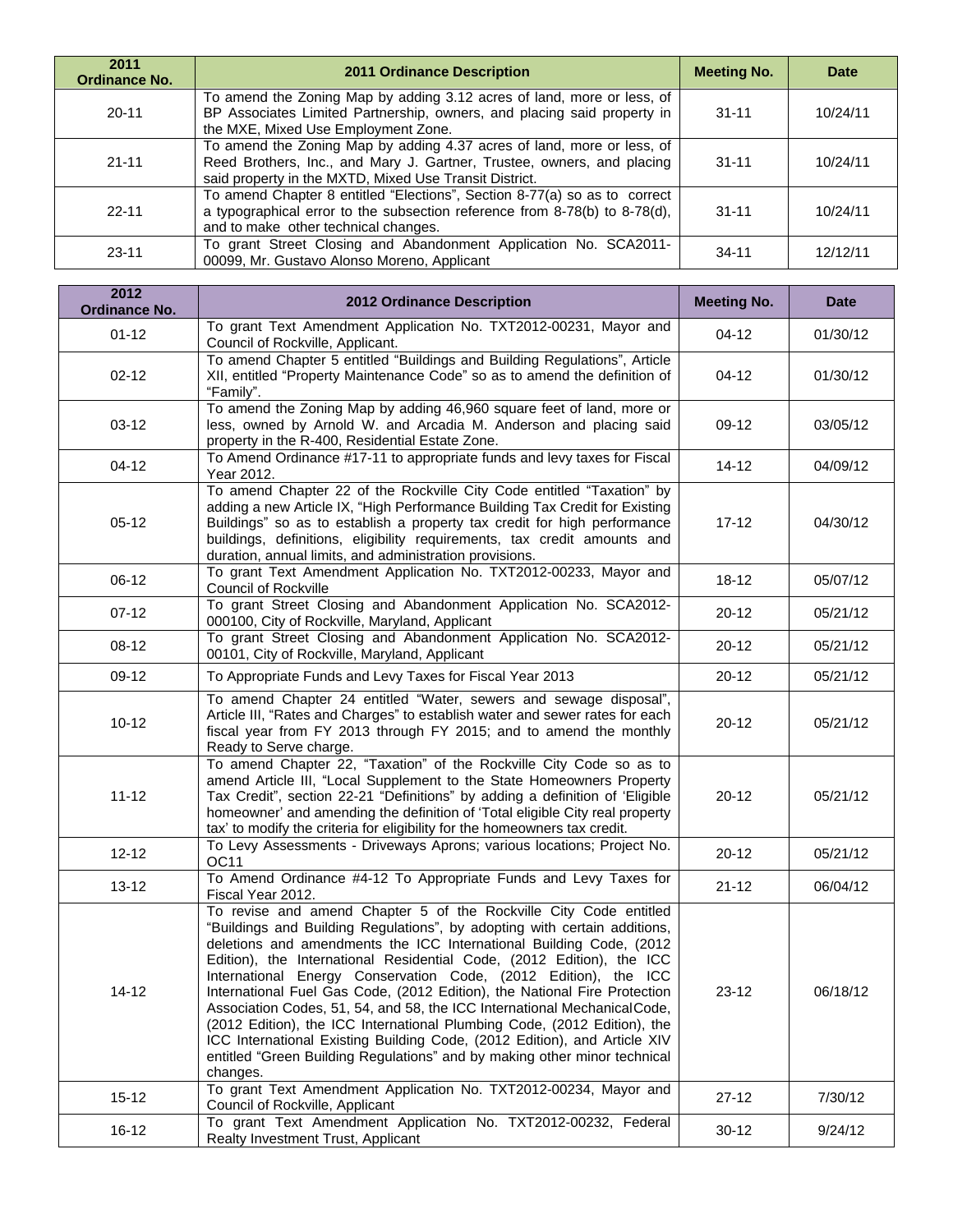| 2012<br><b>Ordinance No.</b> | <b>2012 Ordinance Description</b>                                                                                                                                                                                                                                                                                                                                                                                                                                                                                                                                                                                                                                                                                                                                                   | <b>Meeting No.</b> | <b>Date</b> |
|------------------------------|-------------------------------------------------------------------------------------------------------------------------------------------------------------------------------------------------------------------------------------------------------------------------------------------------------------------------------------------------------------------------------------------------------------------------------------------------------------------------------------------------------------------------------------------------------------------------------------------------------------------------------------------------------------------------------------------------------------------------------------------------------------------------------------|--------------------|-------------|
| $17-12$                      | An ordinance to repeal and reenact with amendments Chapter 9 of the<br>Rockville City Code, entitled "Fire Safety Code" so as to adopt and<br>incorporate by reference the State of Maryland Fire Prevention Code with<br>amendments as the Fire Prevention Code of the City of Rockville.                                                                                                                                                                                                                                                                                                                                                                                                                                                                                          | $37-12$            | 11/19/12    |
| $18 - 12$                    | To Amend Ordinance #09-12 To Appropriate Funds and Levy Taxes for<br>Fiscal Year 2013.                                                                                                                                                                                                                                                                                                                                                                                                                                                                                                                                                                                                                                                                                              | $37-12$            | 11/19/12    |
| $19 - 12$                    | To repeal and re-enact with amendments Chapter 19 of the Rockville City<br>Code entitled "Sediment Control and Stormwater Management" so as to<br>comply with requirements of the Code of Maryland Regulations (COMAR)<br>26.17.01 and the 2011 Maryland Standards and Specifications; providing<br>for the establishment of specific policies and procedures that require the<br>consideration of sediment control measures at the earliest stages in the<br>planning process and the integration of sediment control and stormwater<br>management measures into the development program and to further<br>amend Chapter 19 by adding certain new definitions; and by generally<br>reorganizing, revising and amending the provisions of Chapter 19 of the<br>Rockville City Code. | 40-12              | 12/17/12    |

| 2013<br><b>Ordinance No.</b> | <b>2013 Ordinance Description</b>                                                                                                                                                                                                                                                                                                                                                                                                 | <b>Meeting No.</b> | <b>Date</b> |
|------------------------------|-----------------------------------------------------------------------------------------------------------------------------------------------------------------------------------------------------------------------------------------------------------------------------------------------------------------------------------------------------------------------------------------------------------------------------------|--------------------|-------------|
| $01 - 13$                    | To amend Chapter 17 of the Rockville City Code, Entitled "Purchasing" to<br>add definitions of "local business", and "tie bids"; and to amend provisions<br>on award of tie bids.                                                                                                                                                                                                                                                 | $02 - 13$          | 01/14/13    |
| $02 - 13$                    | To adopt an amendment to the adopted Comprehensive Master Plan for<br>the City of Rockville, Maryland to adopt by reference the entire<br>Montgomery County Heritage Area Management Plan.                                                                                                                                                                                                                                        | $03-13$            | 01/28/13    |
| $03-13$                      | To adopt an amendment to the adopted Comprehensive Master Plan for<br>the City of Rockville by amending the Montgomery County Heritage<br>Management Plan to include a Rockville chapter.                                                                                                                                                                                                                                         | $03 - 13$          | 01/28/13    |
| $04 - 13$                    | Adoption of Bond Ordinance to Authorize the Competitive Sale of Tax-<br>Exempt 2013A General Obligation Bonds in an Amount not to Exceed<br>\$20,000,000 for the Purpose of Financing the Construction of Water,<br>Sewer, and Stormwater System Improvements as Reflected in the City's<br>FY 2013 Capital Improvement Program (CIP) and Related Issuance Costs                                                                  | $05-13$            | 02/04/13    |
| $05-13$                      | Adoption of Bond Ordinance to Authorize the Competitive Sale of Tax-<br>Exempt 2013B General Obligation Bonds in an Amount not to Exceed<br>\$7,000,000 for the Purpose of Refunding Outstanding Debt Previously<br>Issued in 2003 and Related Issuance Costs                                                                                                                                                                     | $05-13$            | 02/04/13    |
| $06-13$                      | Introduction and Adoption of Ordinance to Approve Zoning Ordinance Text<br>Amendment TXT2013-00235, for the Purpose of Requiring all Site Plan<br>Applications within the Town Center Performance District to be Processed<br>as at Least a Level 2 Site Plan; and Also Require for any Level 2 or Project<br>Plan Application that Notice be Provided to all Civic and Homeowner's<br>Associations; Mayor and Council, Applicant | $06-13$            | 02/11/13    |
| $07-13$                      | Adoption of an Ordinance to Amend Ordinance #18-12 to Appropriate<br>Funds and Levy Taxes for Fiscal Year 2013.                                                                                                                                                                                                                                                                                                                   | $07-13$            | 02/25/13    |
| 08-13                        | Adoption of Ordinance to Levy Special Assessments for Driveway Aprons<br>Constructed in Fiscal Year 2012, project OC11.                                                                                                                                                                                                                                                                                                           | 08-13              | 03/04/13    |
| 09-13                        | Adoption of Ordinance to Amend Chapter 2 of the Rockville City Code<br>Entitled "Administration" by adding a new Division 2 entitled "Financial<br>Advisory Board" so as to establish a Financial Advisory Board for the City<br>to set forth, among other things, its composition, membership<br>requirements and duties and responsibilities.                                                                                   | 09-13              | 03/11/13    |
| $10 - 13$                    | Introduction and Adoption of Ordinance to Amend Chapter 8 of the<br>Rockville City Code Entitled "Elections" so as to Add Section 8-8<br>"Withdrawal of Candidacy" so as to Add a Provision to Allow a Candidate<br>to Withdraw from Candidacy and to Amend Section 8-81 entitled "Election<br>Reports to be Filed by Candidate, Treasurer, and Committee Chairperson"<br>so as to Amend the filing Deadline for election Reports | $10-13$            | 03/18/13    |
| $11 - 13$                    | Adoption of an Ordinance to Amend Ordinance #7-13 to Appropriate<br>Funds and Levy Taxes for Fiscal Year 2013                                                                                                                                                                                                                                                                                                                     | $18 - 13$          | 05/20/13    |
| $12 - 13$                    | Adoption of Ordinance to Appropriate Funds and Levy Taxes for Fiscal<br><b>Year 2014</b>                                                                                                                                                                                                                                                                                                                                          | $18 - 13$          | 05/20/13    |
| $13 - 13$                    | Adoption of Amendments to Chapter 16 of the City Code entitled Public<br><b>Ethics</b>                                                                                                                                                                                                                                                                                                                                            | $20-13$            | 6/17/13     |
| $14 - 13$                    | Adoption of Ordinance "Incorporation of Works of Art in Public Architecture                                                                                                                                                                                                                                                                                                                                                       | $21 - 13$          | 7/1/13      |